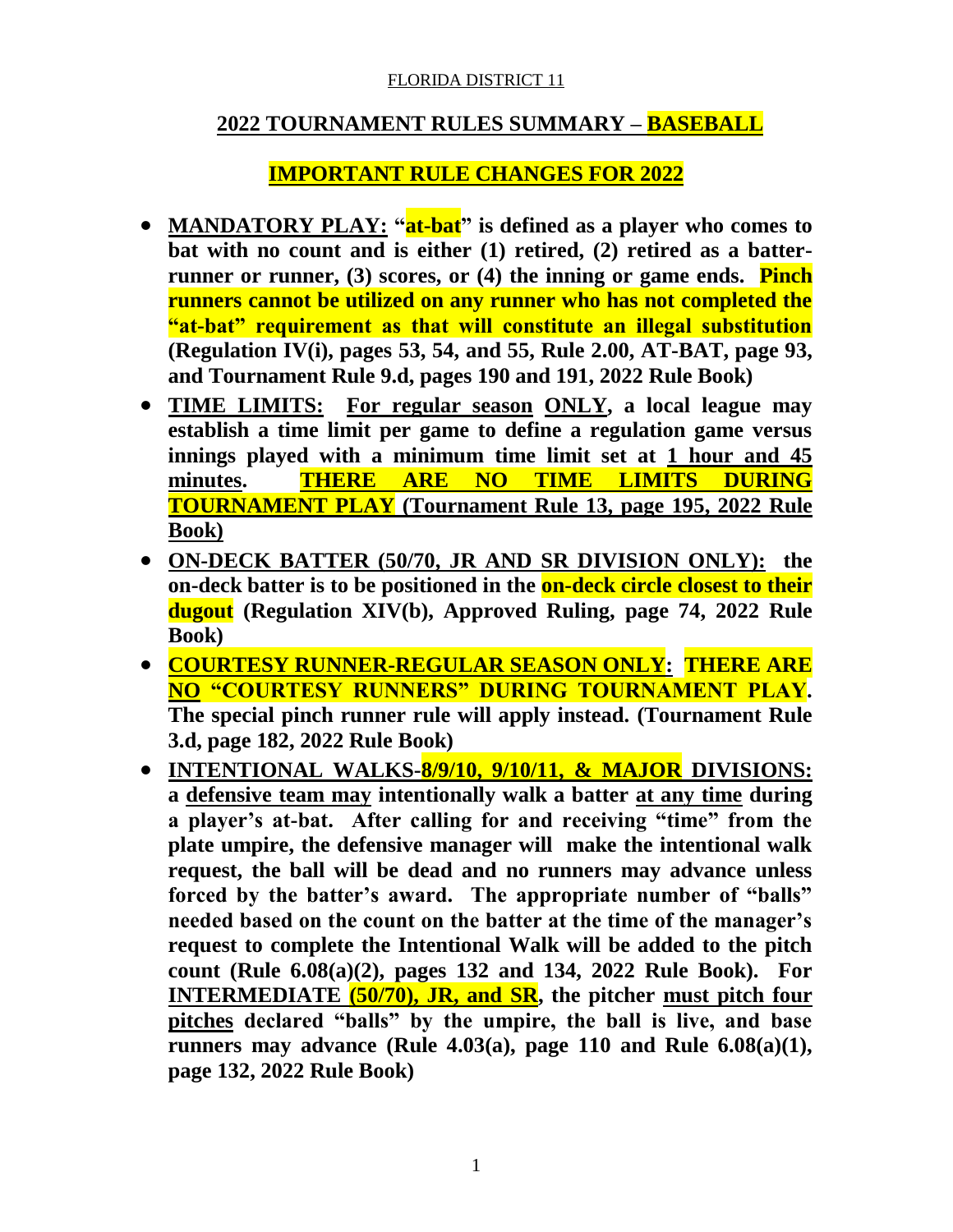# **2022 TOURNAMENT RULES SUMMARY – BASEBALL**

- **BATS** (Major Division and Below): Non-wood and laminated bats used in Little League (major division and below), Intermediate (50/70) Division, and Junior League shall bear the **USA Baseball logo** signifying that the bat meets the USA Baseball Performance Standard. **All BPF – 1.15 bats will be prohibited**. Additionally, **the bat diameter shall not exceed 2 5/8 inches** for these divisions of play (Rule 1.10) pages 87, 88, and 89, 2022 Rule Book). **Please note that this means big-barrel bats will be allowed at all levels of play as long as they have the "USA Baseball" logo on them.**. **Bats for major league and below: cannot be more than 33 inches in length nor more than 2 and 5/8 inches in diameter and non-wood or laminated bats shall be printed with a USA Baseball mark (Rule 1.10, page 87, 2022 Rule Book)**
- **BATS (Intermediate (50/70) or Junior Divisions:** Cannot be more than 34 inches in length nor more than 2 and 5/8 inches in diameter and non-wood or laminated bats shall be printed with a **USA Baseball logo** (Rule 1.10, pages 87, 88, and 89, 2022 Rule Book). Bats meeting the Batted Ball Coefficient of Restitution (**BBCOR**) standard **may also be used** in the **Intermediate (50/70) Division and Junior League Division. NOTE:** There is no "drop-#" restriction on BBCOR bats in 50/70 or Junior Divisions (Rule 1.10, pages 87, 88, and 89, 2022 Rule Book)

 **BATS (Senior League):** cannot be more than 36 inches in length nor more than 2 5/8 inches in diameter (cannot use a 2  $\frac{3}{4}$  inch diameter bat) and must not have less than a "-3" rating, ie, "a drop  $3$ " (weight of bat cannot be less than 3 ounces of the length of the bat) **SR League Bats:** all bats not made of a single piece of wood shall meet the Batted Ball Coefficient of Restitution (**BBCOR**) performance standard, **which will include having a silkscreen or other permanent certification mark on the bat. Aluminum/alloy and composite bats shall be marked as to their material makeup being aluminum/alloy or composite.** (Rule 1.10, page 88, 2022 Rule Book)

- **Penalties for use of illegal bats:** an illegal bat must be removed from the game. Additionally, if the batter enters the batter's box with one or both feet **entirely** on the ground with an illegal bat or is discovered having used an illegal bat during his turn at bat and prior to the next player entering the batter's box **and** the infraction is discovered before the next player enters the batter's box, **the batter is out** and: (Rule 6.06(d), page 129, and Rule T-3(b), page 182, 2022 Rule Book)
	- a) the manager of the defense may advise the plate umpire of a decision to decline the penalty and accept the play (as long as this election is made at the end of the play),
	- b) for the **first violation**, the offensive team will **lose** one eligible adult base coach for the duration of the game,
	- c) for the **second violation**, the **manager** of the team will be **ejected** from the game, and
	- d) any **subsequent violations** will result in the **newly designated manager** being **ejected**.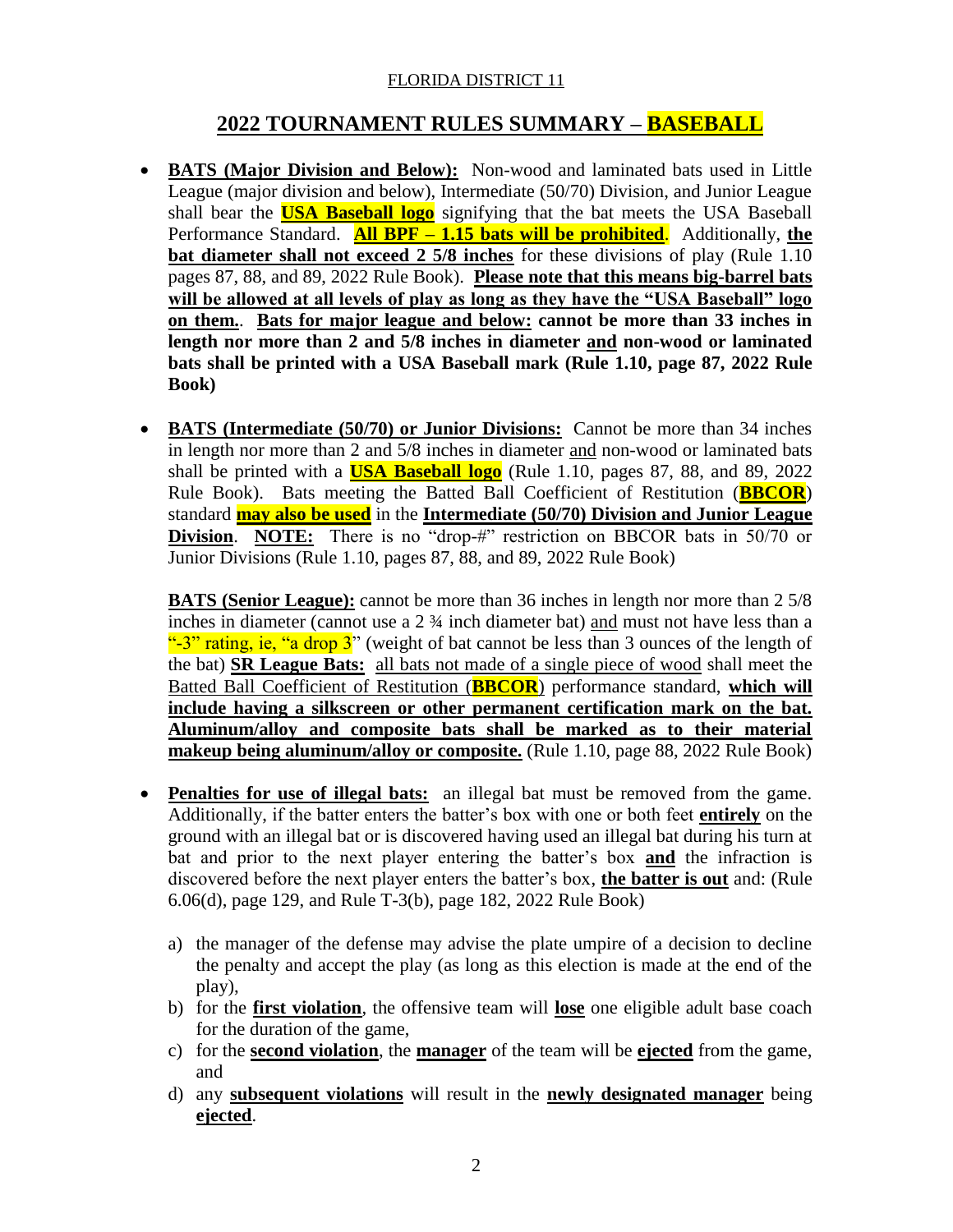# **2022 TOURNAMENT RULES SUMMARY – BASEBALL**

An illegal bat **must** be removed from the game once discovered (Rule 1.10, NOTE 4, page 88, and Rule 6.06(d) Approved Ruling, page 129, 2022 Rule Book)

- **MANAGERS/COACHES IN THE DUGOUT:** If a tournament team has twelve (12) or more eligible players in uniform at the game site at the start of a game, then the maximum number of three (3) adults who are named on the affidavit will be permitted to act as manager/coaches for that game. **However,** if a tournament team has eleven (11) or fewer players in uniform at the game site at the start of a game, then a maximum of two (2) adults must be named at the start of the game as manager and coach. If there is a third adult listed on the affidavit, that adult is not permitted to be in the dugout or on the field during that game. **NOTE:** Pursuant to Rule 4.05(b), base coaches may be adults and/or players provided at least one adult manager or coach remains in the dugout. The "start of the game" is at the time of the preliminary plate meeting with the umpire crew. (Tournament Rules, page 168, Rule 1.01, page 79, and Rule 3.17, page 109, 2022 Rule Book)
- **LEAVING DUGOUT WITHOUT PERMISSION:** A manager or coach may not leave a dugout for any reason during a game without receiving permission from an umpire. The manager or coach may be removed from the field for the remainder of the game for violation of this rule (Tournament Rule 7, VISITS, page 189, and Regulation XIV(d), Field Decorum, page 74, 2022 Rule Book)
- **Dropped Third Strike – Will NOT Apply in 8/9/10 Division of Play:** For the **8/9/10 Tournament**, on a dropped third strike by the catcher, the batter will be out (Tournament Rule 3.c, page 182, 2022 Rule Book)
- **Electronic Equipment in Dugouts:** the use of electronic devices in the dugout is allowed for players, coaches, or managers **as long as** the devices are **not used for communication**; the penalty for violation of this rule is **ejection from the game** (Rule 3.17, page 109, 2022 Rule Book)
- Any part of the pitcher's undershirt or T-shirt exposed to view shall be of a solid color. The pitcher's undershirt sleeves, if exposed, shall not be white or gray. Neoprene sleeves, if worn by a pitcher, must be covered by an undershirt. **NOTE:** a pitcher shall not wear any items on his/her hands, wrists, or arms which may be distracting to the batter, ie, sweat bands (Rule  $1.11(a)(3)$ , page 89, 2022 Rule Book)
- **Dangling Throat Guards on Catcher's Masks:** Catchers must wear a mask with (NOSCAE) approved catcher helmet and "dangling" type throat guard during pitcher warm-up and games (Rule 1.17, page 92, 2022 Rule Book)
- Only one offensive time-out is permitted **each** inning (Rule 5.10(d) (**NOTE**)**,** page 124, and Tournament Rule 7, VISITS (**NOTE**), pages 189 and 190, 2022 Rule Book)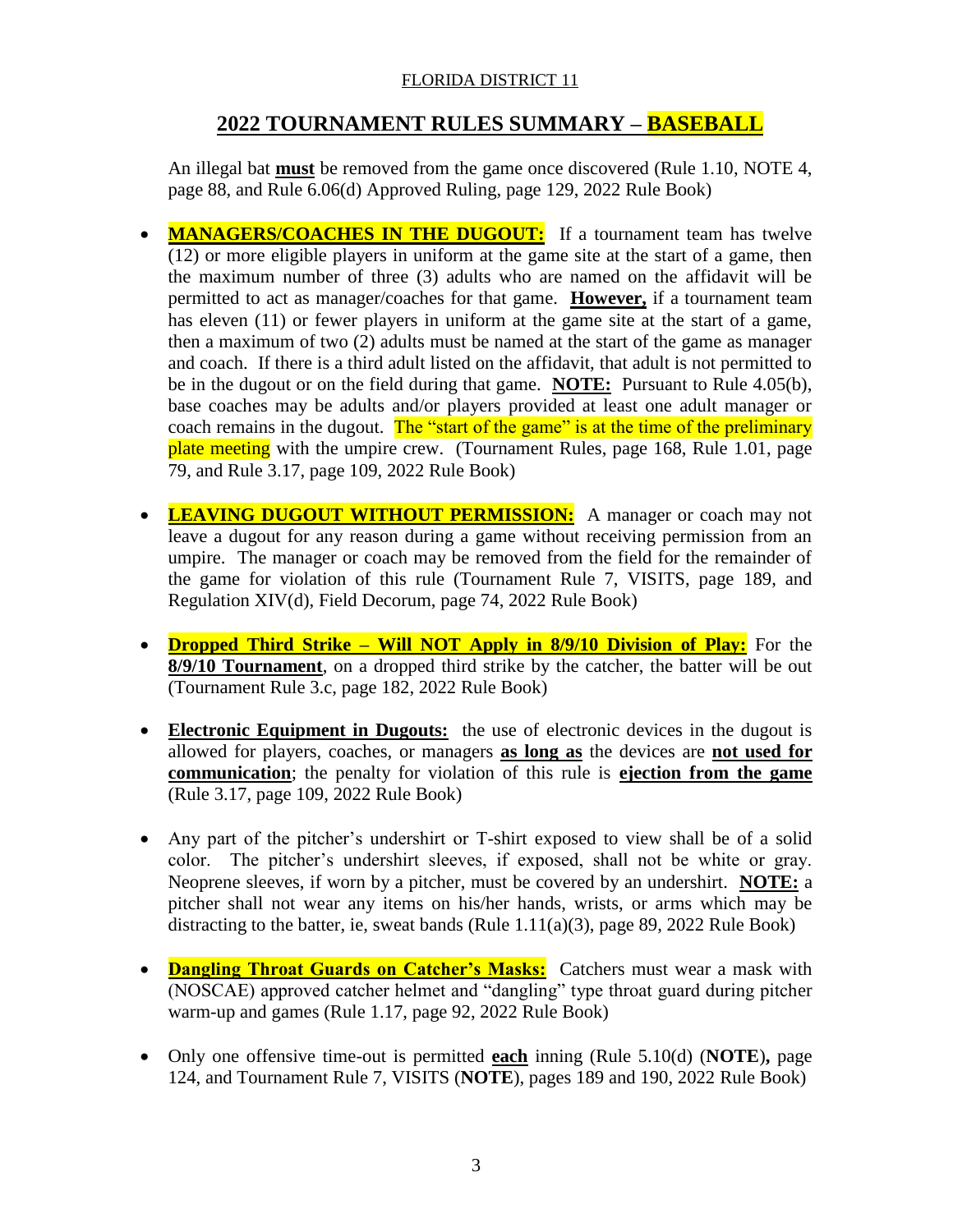# **2022 TOURNAMENT RULES SUMMARY – BASEBALL**

- **BATTER TO REMAIN IN BATTER'S BOX:** After entering the batter's box, the batter must remain in the box with at least one foot throughout the at bat. **Exceptions:**
	- 1. On a swing, slap, or check swing.
	- 2. When forced out of the box by a pitch.
	- 3. When the batter attempts a "drag bunt".
	- 4. When the catcher does not catch the pitched ball.
	- 5. When a play has been attempted.
	- 6. When time has been called.
	- 7. When the pitcher leaves the dirt area of the pitching mound or takes a position more than five feet from the pitcher's plate after receiving the ball or the catcher leaves the catcher box.
	- 8. On a three ball count pitch that is a strike that the batter thinks is a ball.

**PENALTY:** If the batter leaves the batter box or delays play and none of the exceptions apply, the umpire shall warn the batter. After one warning on a batter, the umpire shall call a strike. Any number of strikes can be called on each batter. **Minor/Major Division:** No pitch has to be thrown, the ball is dead, and no runners may advance. **Intermediate (50/70), Junior, Senior Divisions:** NO pitch has to be thrown and the ball is live.

**NOTE:** The batter may return to their position in the batter's box and assume the new count at any time during the at-bat, unless such enforced penalty is the third strike. (Rules  $6.02(c)$ , pages 125 and 126 and Rule T-3.a, pages 181 and 182, 2022 Rule Book)

A pitcher's pitch count will not be increased for strikes called under this rule (See **RULING**, Page 27, 2020 Make The Right Call Manual)

- **SPECIAL PINCH RUNNER USAGE: Twice** a game but **not more than one time per inning**, a team may utilize a player who is not in the batting order as a special pinch-runner for any offensive player. A player may only be removed for a special pinch-runner one time during a game. The player for whom the pinch-runner runs is not subject to removal from the lineup. If the pinch-runner remains in the game as a substitute defensive or offensive player, the player may not be used again as a pinchrunner while in the batting order. However, if removed for another substitute that player or any player not in the lineup, is again eligible to be used as a pinch-runner. Also, refer to "at bat" on page one (Tournament Rule 3.d, page 182, 2022 Rule Book)
- **BATTER SUBSTITUTION FOR PITCHER:** If a team has thirteen (13) players in uniform at the start of a game and is the visiting team, they may substitute a batter for the starting pitcher listed in the line-up prior to the pitcher facing a batter without violating Rule 3.03(c) provided that the pitcher of record pitches to the first batter in the bottom of the first inning in accordance with Rule 3.05. All other rules governing the pitcher are still in effect – **does not apply to Senior League** (Tournament Rule 10c, **NOTE 2**, page 193, 2022 Rule Book)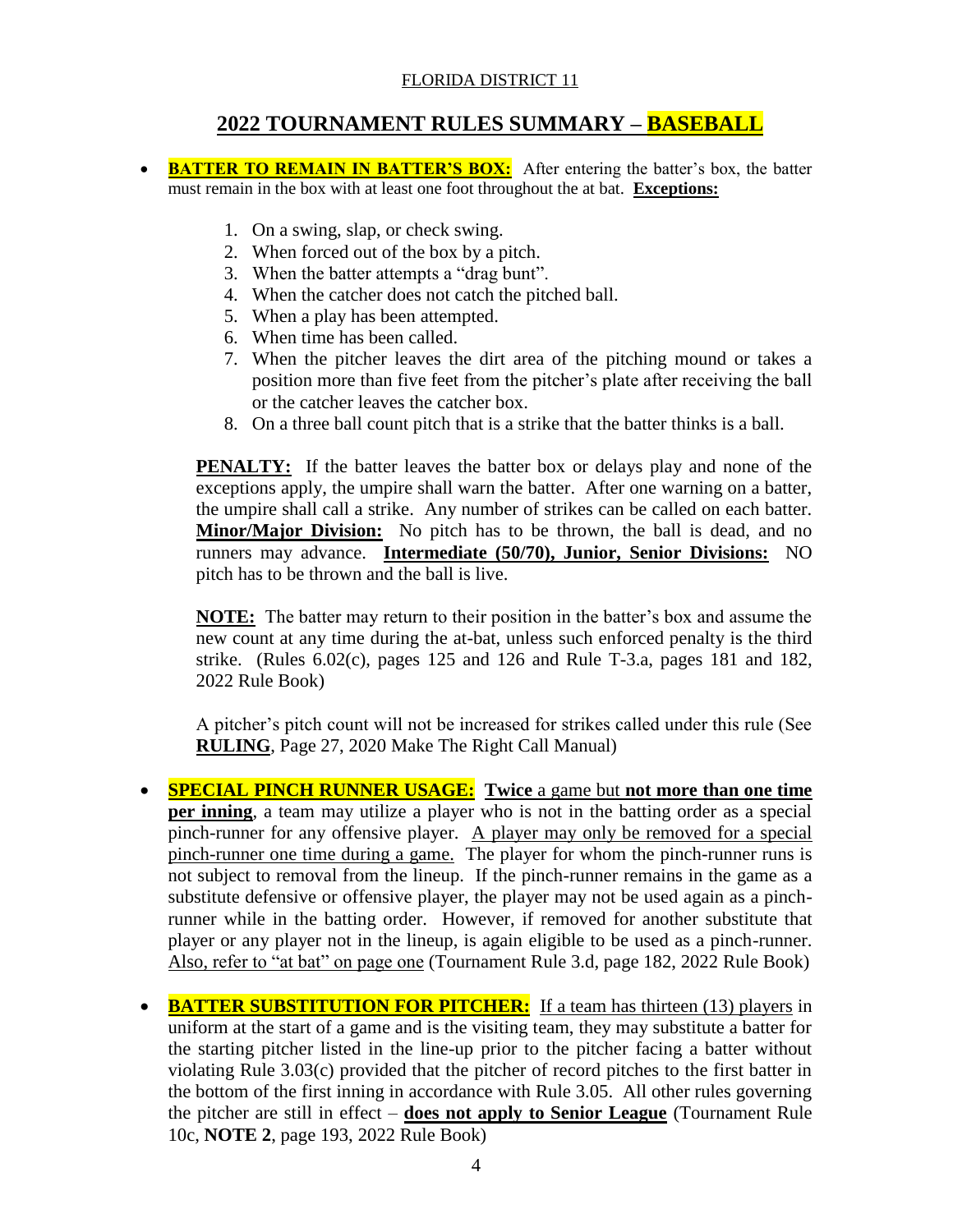# **2022 TOURNAMENT RULES SUMMARY – BASEBALL**

# **PITCHER/CATCHER:**

**PITCHING THRESHOLDS (Catcher To Pitcher):** Any player who has played the position of catcher in four (4) or more innings in a game is not eligible to pitch on that calendar day. A player who played the position of catcher for three (3) innings or less, moves to the pitcher position, and delivers 21 pitches or more (**SR League:** 31 pitches or more) in the same day, may not return to the catcher position on that calendar day. **EXCEPTION:** If the pitcher reaches the 20-pitch limit (**SR League:** 30-pitch limit) while facing a batter, the pitcher may continue to pitch, and maintain their eligibility to return to the catcher position, until any of the following conditions occur: (1) that batter reaches base; (2) that batter is retired; (3) the third out is made to complete the halfinning or the game; or (4) the pitcher is removed from the mound prior to the batter completing his/her at-bat. (Rule T-4a, pages 183 and 186, 2022 Rule Book)

**PITCHING THRESHOLDS (Pitcher To Catcher):** If a player delivers 41 or more pitches, and is not covered under the threshold exceptions, the player may not play the position of catcher for the remainder of that day. **THRESHOLD EXCEPTION:** If a pitcher reaches 40 pitches while facing a batter, the pitcher may continue to pitch, and maintain their eligibility to play the position of catcher for the remainder of that day, until any of the following conditions occur: (1) that batter reaches base; (2) that batter is retired; (3) the third out is made to complete the half-inning or the game; or (4) the pitcher is removed from the mound prior to the batter completing his/her at-bat. The pitcher would be allowed to play the catcher position provided that pitcher is moved, removed, or the game is completed before delivering a pitch to another batter (Regulation VI(c), page 60, and Tournament Rule 4d, pages 184 and 187, 2022 Rule Book)

**FOR 50/70 and JR/SR LEAGUE ONLY:** If the pitcher is removed prior to reaching his/her maximum pitch counts for a game, that pitcher may return to the mound if he/she remains in the game in another field position, but only once per game (Tournament Rule 4c, pages 183 and 187, 2022 Rule Book)

**RULE 8.02(a)(1), PITCHER BRINGING HANDS TO MOUTH:** the pitcher may bring the hand in contact with the mouth or the lips provided he distinctly wipes off the pitching hand before contacting the ball (Rule 8.02(a)(1), page 152, 2022 Rule Book)

**DAYS OF PITCHING LIMITS:** Under no circumstances shall a player pitch in three (3) consecutive days (Tournament Rule 4e, **NOTE 1**, pages 184 and 188, 2022 Rule Book)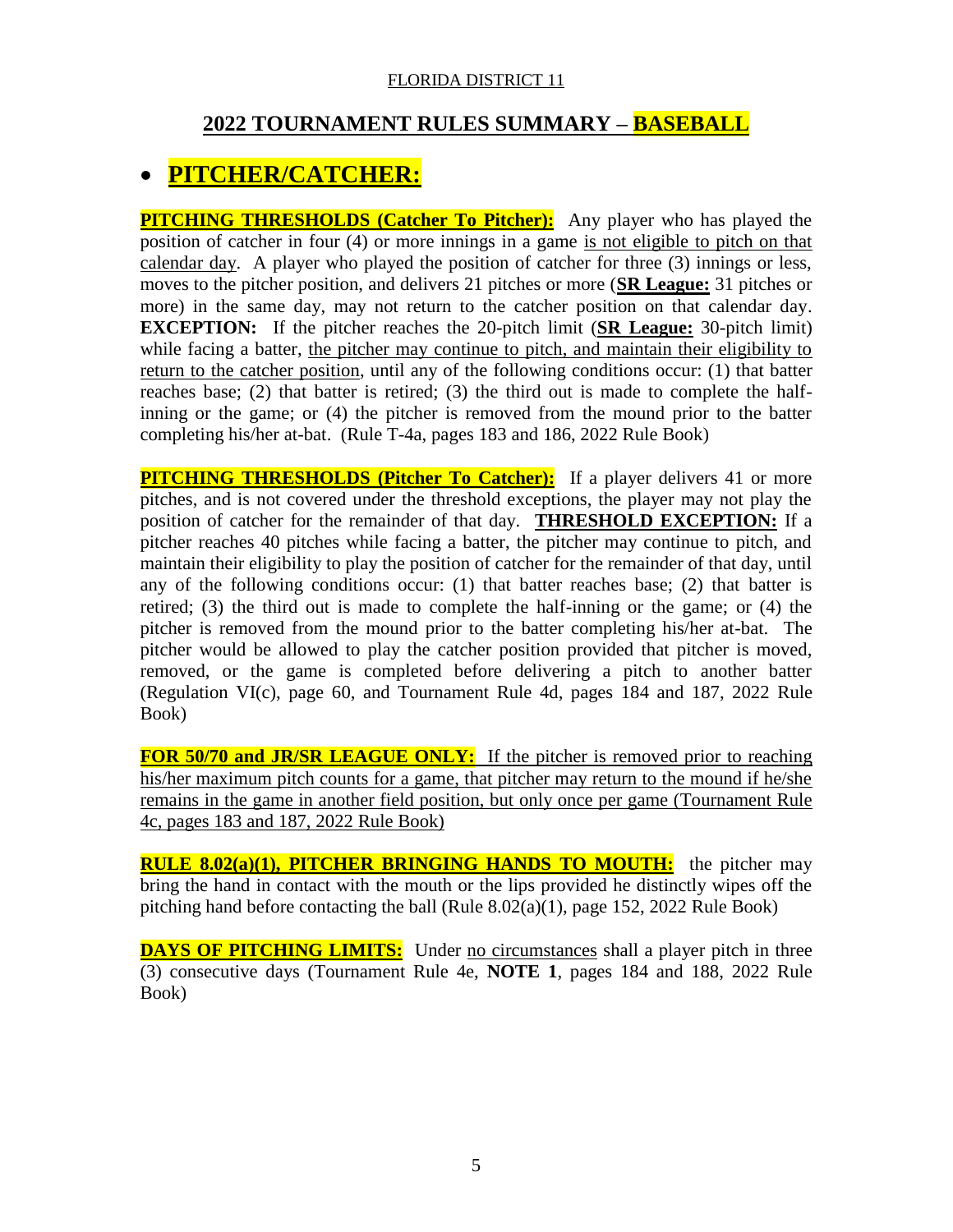# **2022 TOURNAMENT RULES SUMMARY – BASEBALL**

**REMOVAL OF PITCHER DUE TO PITCH LIMIT:** Managers are responsible for the removal of pitchers once the pitcher has reached his/her maximum pitch count for the day. The manager should establish an official pitch count recorder for the team who may or may not also be the official scorekeeper. The failure of the pitch-count recorder or the umpire-in-chief to notify the manager of a pitcher reaching the pitching maximum for the day does not relieve the manager of his responsibility to remove that ineligible pitcher. Pitchers must be removed, based on the pitcher's age, from that position (but may remain in the game at another position) once the pitcher has reached a certain number of pitches for any particular game as follows (Tournament Rule 4d, pages 183, 184 and 187, 2022 Rule Book):

| Age 13 to 16 :    | 95 pitches allowed per day |
|-------------------|----------------------------|
| Age 11 to $12$ :  | 85 pitches allowed per day |
| Age $9$ to $10$ : | 75 pitches allowed per day |
| Age<br>8:         | 50 pitches allowed per day |

If the pitcher reaches the limit imposed above on his/her last pitch to a particular batter, the pitcher **must be removed** prior to delivering a pitch to the next batter.

**Exception:** If a pitcher reaches the limit imposed above while facing a batter, the pitcher may continue to pitch until that batter reaches base, is put out, the third out for the inning is made on another player, or the pitcher is removed from the mound prior to the batter completing his/her at-bat.

## **DAYS OF REST FOR ALL BUT SR LEAGUE:**

That pitcher may pitch again as follows:

#### **Number of pitches Number of Days**

 66 or more after 4 calendar days of rest 51 to 65 after 3 calendar days of rest 36 to 50 after 2 calendar days of rest 21 to 35 after 1 calendar day of rest 1 to 20 0 calendar days of rest

### **DAYS OF REST FOR SR LEAGUE:**

That pitcher may pitch again as follows:

#### **Number of pitches Number of Days**

| 76 or more   | after 4 calendar days of rest |
|--------------|-------------------------------|
| 61 to 75     | after 3 calendar days of rest |
| $46$ to $60$ | after 2 calendar days of rest |
| 31 to 45     | after 1 calendar day of rest  |
| 1 to 30      | 0 calendar days of rest       |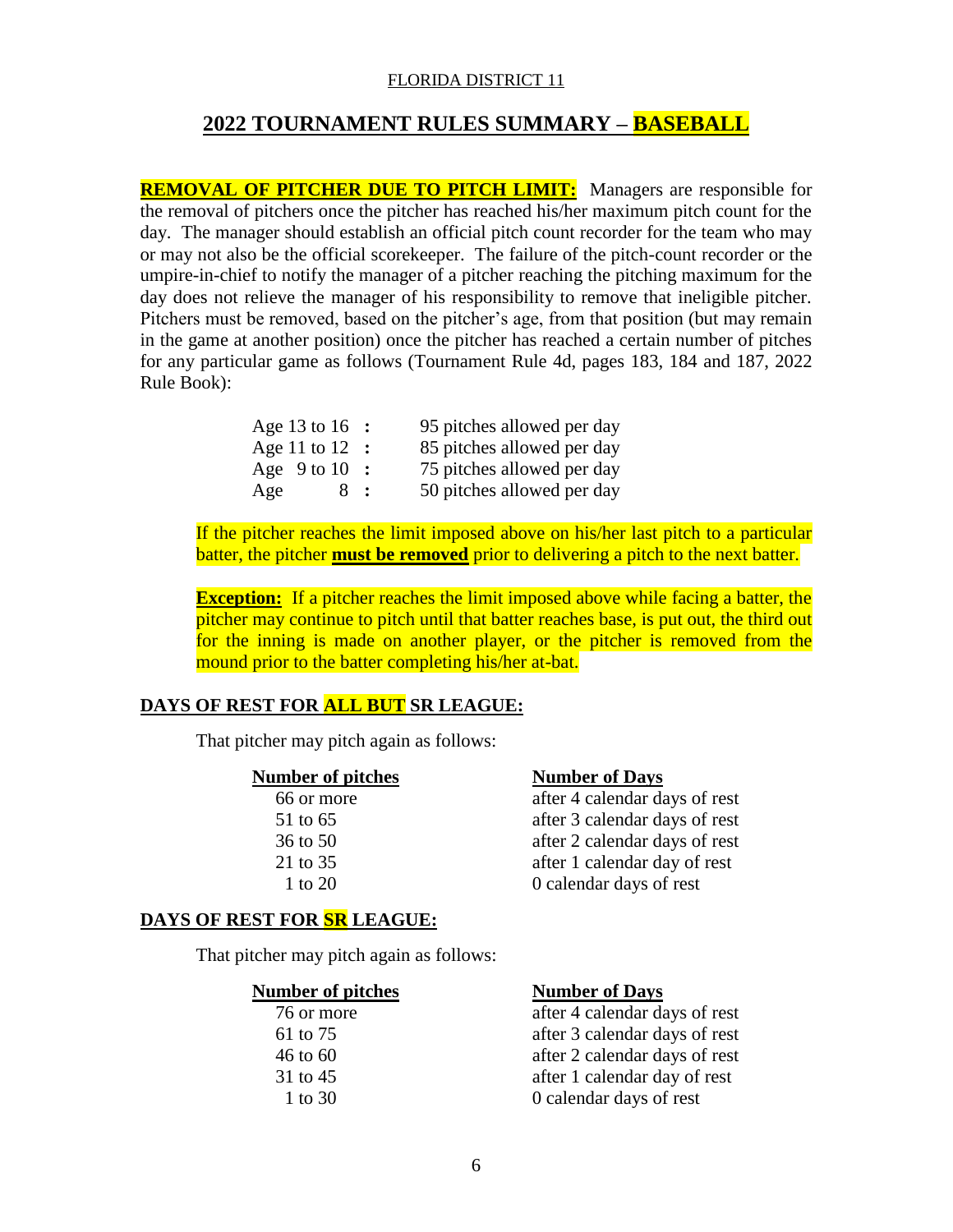# **2022 TOURNAMENT RULES SUMMARY – BASEBALL**

**NOTE FOR DAY(S) OF REST EXCEPTION:** If a pitcher reaches a day(s) of rest threshold while facing a batter, the pitcher may continue to pitch until any one of the following conditions occurs:

- 1. that batter reaches base,
- 2. that batter is retired,
- 3. the third out is made to complete the half-inning
- 4. the pitcher is removed from the mound prior to the batter completing his/her at-bat

The pitcher will only be required to observe the calendar day(s) of rest for the threshold he reached during that at-bat, provided that pitcher is removed before delivering a pitch to another batter (Tournament Rule 4.d, **EXCEPTION**, pages 184, and 187, 2022 Rule Book)

**PITCHING IN MORE THAN ONE GAME IN A DAY:** A player may not pitch in more than one game in a day for any division **other than Junior or Senior leagues**. **Junior/Senior League:** If a player delivers 31 or more pitches in the first game, and is not covered under the threshold exceptions, the player may not pitch in the second game that day. **THRESHOLD EXCEPTION:** If a pitcher reaches 30 pitches while facing a batter in the first game, the pitcher may continue to pitch, and maintain their eligibility to pitch in the second game on that day, until any of the following conditions occur: (1) that batter reaches base; (2) that batter is retired; (3) the third out is made to complete the half-inning or the game, or (4) the pitcher is removed from the mound prior to the batter completing his/her at-bat. The pitcher would be allowed to pitch in a second game provided that pitcher is moved, removed, or the game is completed before delivering a pitch to another batter. **A league age 12-year-old participating in the Junior Division is not eligible to pitch in two games in a day** (Tournament Rule 4.f, pages 185 and 188, 2022 Rule Book)

**PITCHER VISIT LIMITS:** For 9/10/11 DIVISION and above, a manager or coach may come out once (**8/9/10 Division – twice**) in one inning to visit the pitcher but the second time (**8/9/10 Division – third time**) out, the player must be removed as a pitcher. A manager or coach may come out twice (**8/9/10 Division – three times**) in one game to visit the pitcher, but the third time (**8/9/10 Division – fourth time**) out, the player must be removed as a pitcher. (Tournament Rule 7, pages 189 and 190, 2022 Rule Book). When a manager requests timeout to make a pitching change, it shall not be counted as a visit to the pitcher provided the manager makes the pitching substitution prior to speaking to any defensive player. This is important where a pitcher remains in the game at the Intermediate, JR, or SR level of play and the manager plans to return that player to the pitching position at some time during the remainder of the game. However, **when a manager or coach is granted time out to talk to any defensive player will be charged**  with a visit to the pitcher (Rule 8.06(c), Approved Ruling 1, page 157, and Tournament Rule 7, pages 189 and 190, 2022 Rule Book)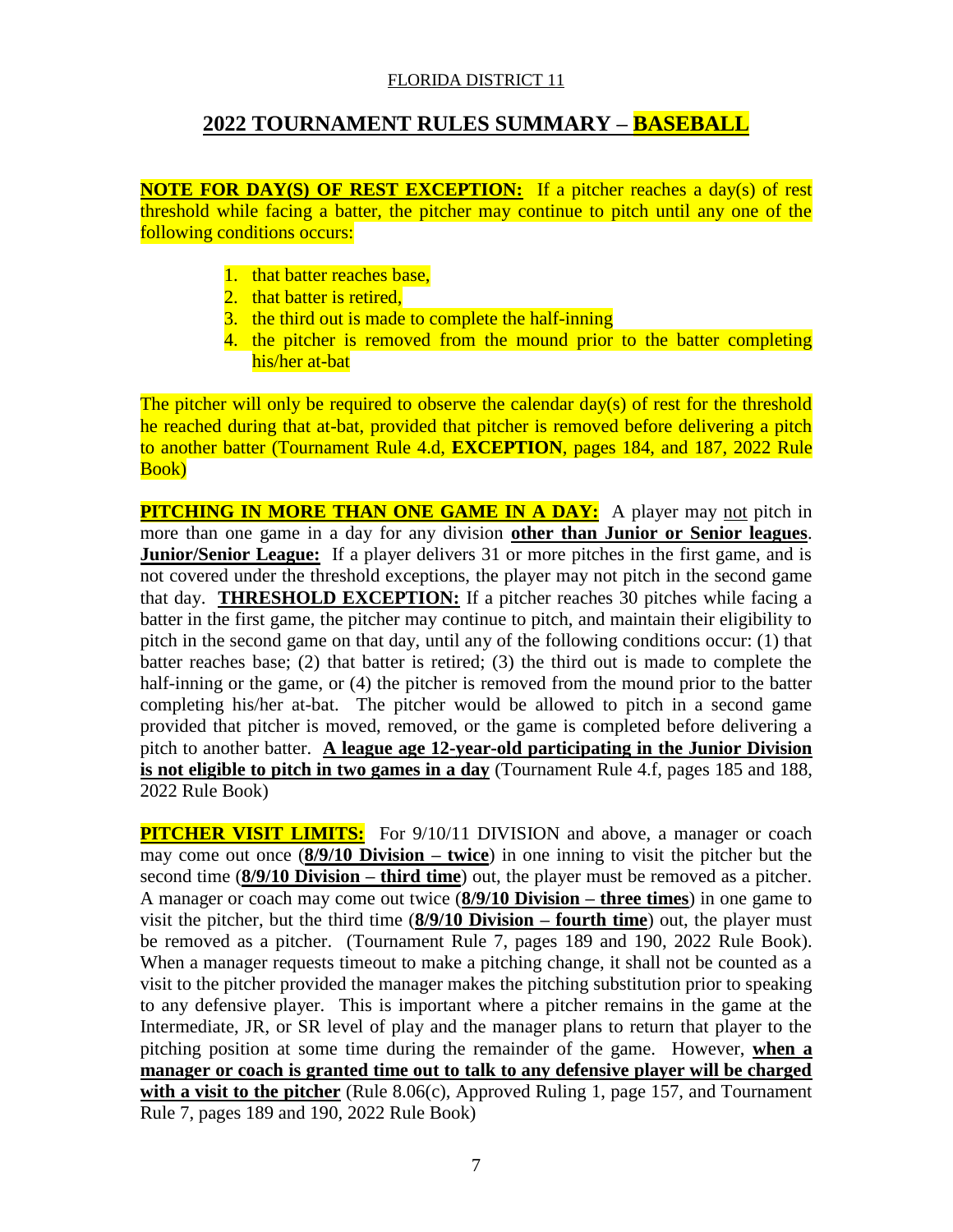# **2022 TOURNAMENT RULES SUMMARY – BASEBALL**

**WARM-UP PITCHES BETWEEN INNINGS:** A pitcher shall be permitted to pitch no more than eight (8) preparatory pitches to the catcher **but no more** than one minute of preparatory pitches between half-innings (Rule 8.03, page 153, 2022 Rule Book)

**Under no circumstances shall a player pitch in three (3) consecutive days** (Regulation VI(d), **NOTE**, page 60, and Rule T-4e., **NOTE 1**, pages 184 and 188,, 2022 Rule Book)

## **INTENTIONAL WALKS:**

**Minor/Major Division ONLY** a defensive team may intentionally walk a batter at any time during a player's at-bat. After calling for and receiving "time" from the plate umpire, the defensive manager will make the intentional walk request, the ball will be dead and no runners may advance unless forced by the batter's award. The appropriate number of "balls" needed based on the count on the batter at the time of the manager's request to complete the Intentional Walk will be added to the pitch count (Rule 6.08(a)(2), pages 132 and 133, 2022 Rule Book)

**Intermediate (50/70), Junior, and Senior ONLY):** If a pitcher wishes to intentionally walk a batter, he must do so by pitching four pitches intentionally outside the strike zone that are not struck at by the batter, are called "balls" by the umpire, and the catcher is within the catcher's box at the time of delivery of each pitch. All such pitches will count in determining that pitcher's pitch count (Rule 4.03(a), pages 110 and 111, and Rule 6.08(a)(1), page 132, 2022 Rule Book)

**FOREIGN SUBSTANCE APPLIED TO GAME BALL:** The pitcher shall not apply a foreign substance **of any kind** to the ball (this includes **dirt or clay**) or deface the ball in any manner. A pitcher may use a rosin bag for hands only. When a pitcher violates this rule, an umpire shall call the pitch a ball and warn the pitcher. (Rule 8.02 (a)(2) through (6), page 152, 2022 Rule Book). If the violation is repeated during the game, the umpire shall remove the pitcher from the game. No **player** shall intentionally discolor or damage the ball by rubbing it with soil, rosin, etc. or any other foreign substance. The umpire shall demand the ball and remove the offender/player from the game. If the umpire cannot locate the offender/player and the pitcher delivers such discolored or damaged ball to the batter, the pitcher shall be removed from the game at once (Rule 3.02, page 104, 2022 Rule Book)

**PITCHER WARMUP BY MANAGER/COACH PROHIBITED:** Managers and coaches must not warm up a pitcher at home plate or in the bull pen or elsewhere at any time (this includes before or during the game) (Rule Regulation XIV(f), page 74, and Rule 3.09, page 108, and, 2022 Rule Book)

**UNANNOUNCED SUBSTITUTE PITCHER:** If a player who has not been announced as a substitute for the pitcher delivers one warm-up pitch to the catcher, that player now becomes the pitcher of record (assuming eligibility) and must pitch to at least one batter (Rule 3.08(a)(1), page 107, 2022 Rule Book)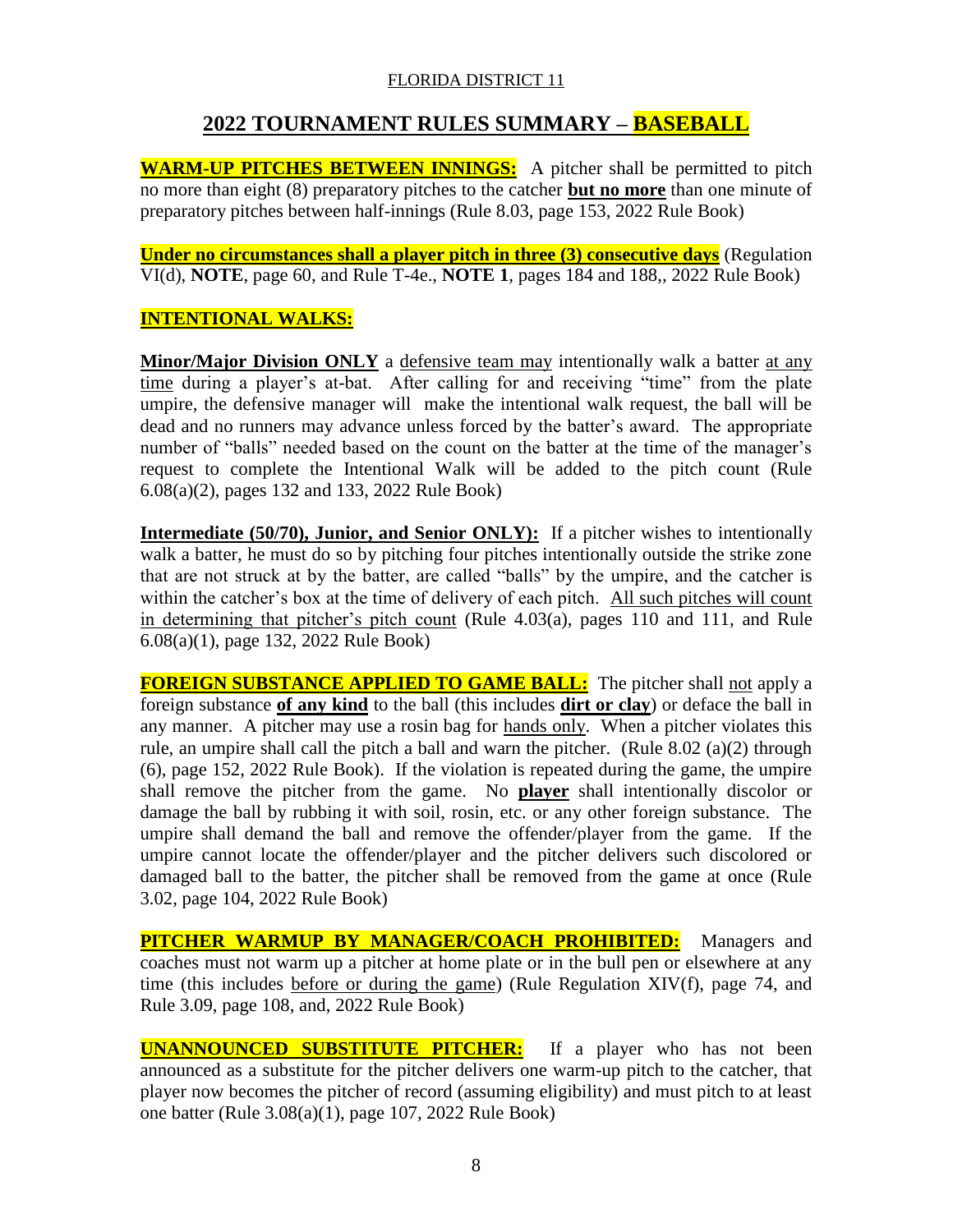# **2022 TOURNAMENT RULES SUMMARY – BASEBALL**

- **Mandatory Play – International Tournament (8/9/10 Division through Junior Division):** If a tournament team has thirteen (13) or more eligible players in uniform at a game, then every player on a team roster shall participate in each game for a minimum of one (1) at bat. If a tournament team has twelve (12) or fewer eligible players in uniform at a game, then every player on a team roster shall participate in each game for a minimum of six (6) consecutive defensive outs and bat at least one (1) time (Tournament Rule 9, page 190, 2022 Rule Book). There is no exception to this rule unless the game is shortened for any reason (Rule T-9c., page 191, 2022 Rule Book). "MANDATORY PLAY" is revised to define "at-bat" as a player who come to bat and is either (1) retired, (2) retired as a batter-runner or runner, (3) scores, or (4) the inning or game ends (Tournament Rule 9.e, pages 192 and 193, 2022 Rule Book). Pinch runners cannot be utilized on any runner who has not completed the "at-bat" requirement as that will constitute an illegal substitution (Regulation IV(i), pages 53 and 54, Rule 2.00, AT-BAT, page 93, and Tournament Rule 9.d, pages 191 and 192, 2022 Rule Book)
- **MANDATORY PLAY NOTIFICATION:** Prior to the start of play in the top of the fourth  $(4<sup>th</sup>)$  inning (**Intermediate (50/70) and Junior League:** fifth  $(5<sup>th</sup>)$  inning), the umpire-inchief of other individual designated by the game Tournament Director in connection with the official scorekeeper, shall advise both team managers of their obligation to insert all players who have not completed their mandatory play requirements into the line-up as outlined below. A manager's failure/refusal to insert players into the line-up as outlined below shall result in immediate ejection of the manager and removal for the remainder of the International Tournament.
	- 1. If a team has 12 or fewer players in uniform at the start of a game, and is:
		- a. **Visiting Team:** Any player(s) who has yet to enter the game to meet the defensive requirement of mandatory play must be inserted prior to the first pitch or play in the bottom half of the fourth inning (**Intermediate (50/70) and Junior League:** fifth inning) into one of the next six (6) positions in the line-up, that will ensure all requirements of mandatory play will be satisfied, absent a shortened game, including one at-bat.
			- b. **Home Team:** Any player(s) who has yet to enter the game to meet the defensive requirement of mandatory play must be inserted prior to the first pitch or play in the top half of the fifth inning (**Intermediate (50/70) and Junior League:** sixth inning) into one of the next three (3) positions in the line-up, that will ensure all requirements of mandatory play will be satisfied, absent a shortened game, including one at-bat.
	- 2. If a team has 13 or more players in uniform at the start of a game, players must be inserted into the line-up to bat offensively during the:
		- a. **Visiting Team:** fourth or fifth inning, or as one of the first three batters in the sixth inning (**Intermediate (50/70) and Junior League:** fifth or sixth inning, or as on of the first three batters in the seventh inning), that will allow their one atbat to be satisfied.
		- b. **Home Team:** fourth inning or as one of the first three batters in the fifth inning (**Intermediate (50/70) and Junior League:** fifth inning or as on of the first three batters in the sixth inning), that will allow their one at-bat to be satisfied.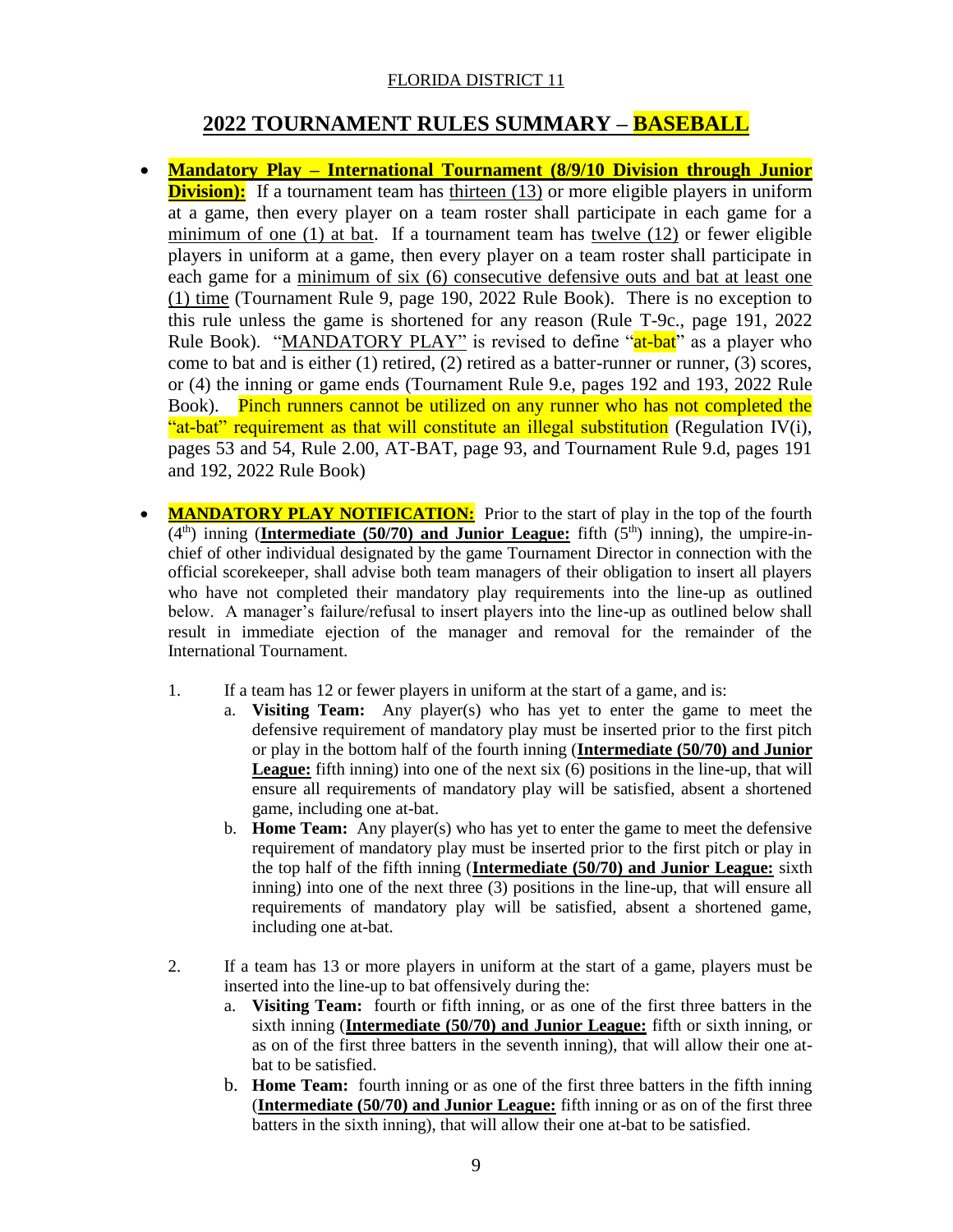# **2022 TOURNAMENT RULES SUMMARY – BASEBALL**

Managers are responsible for fulfilling the mandatory play requirements, even if notification is not made. **Failure to meet the mandatory play requirements in this rule is a basis for protest and, if protested or brought to the Tournament Committee's attention, it shall result (by action of the Tournament Committee) in the removal of the team's manager, without replacement, for the remainder of the International Tournament.** (Tournament Rule 9-a., 9-b., and 9-d., pages 190, 191, and 192, 2022 Rule Book)

**There is no mandatory play for SR League.**

- **SUBSTITUTION/RE-ENTRY:** Any player who has been removed for a substitute may re-enter the game in the **SAME** position in the batting order. A substitute entering the game for the first time may not be removed prior to completion of his/her mandatory play requirements. This rule **does NOT apply to SR League** Division (Tournament Rule 10.b, 10.c, and 10.d, pages 193 and 194, 2022 Rule Book)
- **FIFTEEN AND TEN-RUN RULE:** If after three (3) innings (**Intermediate (50/70)/Junior/Senior League:** four (4) innings), two and one-half innings (**Intermediate (50/70)/Junior/Senior League:** three and one-half innings) if the home team is ahead, one team has a lead of **fifteen** (15) runs or more, the manager of the team with the least runs shall concede the victory to the opponent. If after four (4) innings (**Intermediate (50/70)/Junior/Senior League:** five (5) innings), three and one-half innings (**Intermediate (50/70)/Junior/Senior League:** four and one-half innings) if the home team is ahead, one team has a lead of  $\frac{\tan(10)}{\tan(10)}$  runs or more, the manager of the team with the least runs shall concede victory to the opponent. During regular season, the local Little League may adopt the option of not utilizing this rule. However, this rule will apply during Tournament Play at all levels. (Rule 4.10(e), pages 114 and 115, and Tournament Rule 12, pages 194 and 195, 2022 Rule Book)
- **BUNTS and ATTEMPTS AT BUNT:** If no attempt is made to make contact with a ball outside the strike zone while in the bunting stance, **it shall be called a ball**. The batter **must offer** at the pitch for it to be called a strike. The position of the bat is irrelevant unless the batter attempts to make contact with the ball (Rule 2.00 – DEFINITIONS, BUNT, page 95, 2022 Rule Book)

**HEADFIRST SLIDING:**

8/9/10, 9/10/11, and Major Divisions Only: **When a runner is advancing or stealing a base, there is no head-first sliding. If a runner does slide head-first while advancing, that runner shall be called "Out" (Rule 7.08(a)(4), page 139, 2022 Rule Book).** 

50/70/JR/SR League: **A runner may slide head-first on an advance to any base. Head-first sliding** is always allowed **for all runners in any league if they are**  attempting to return to a base **they occupied.**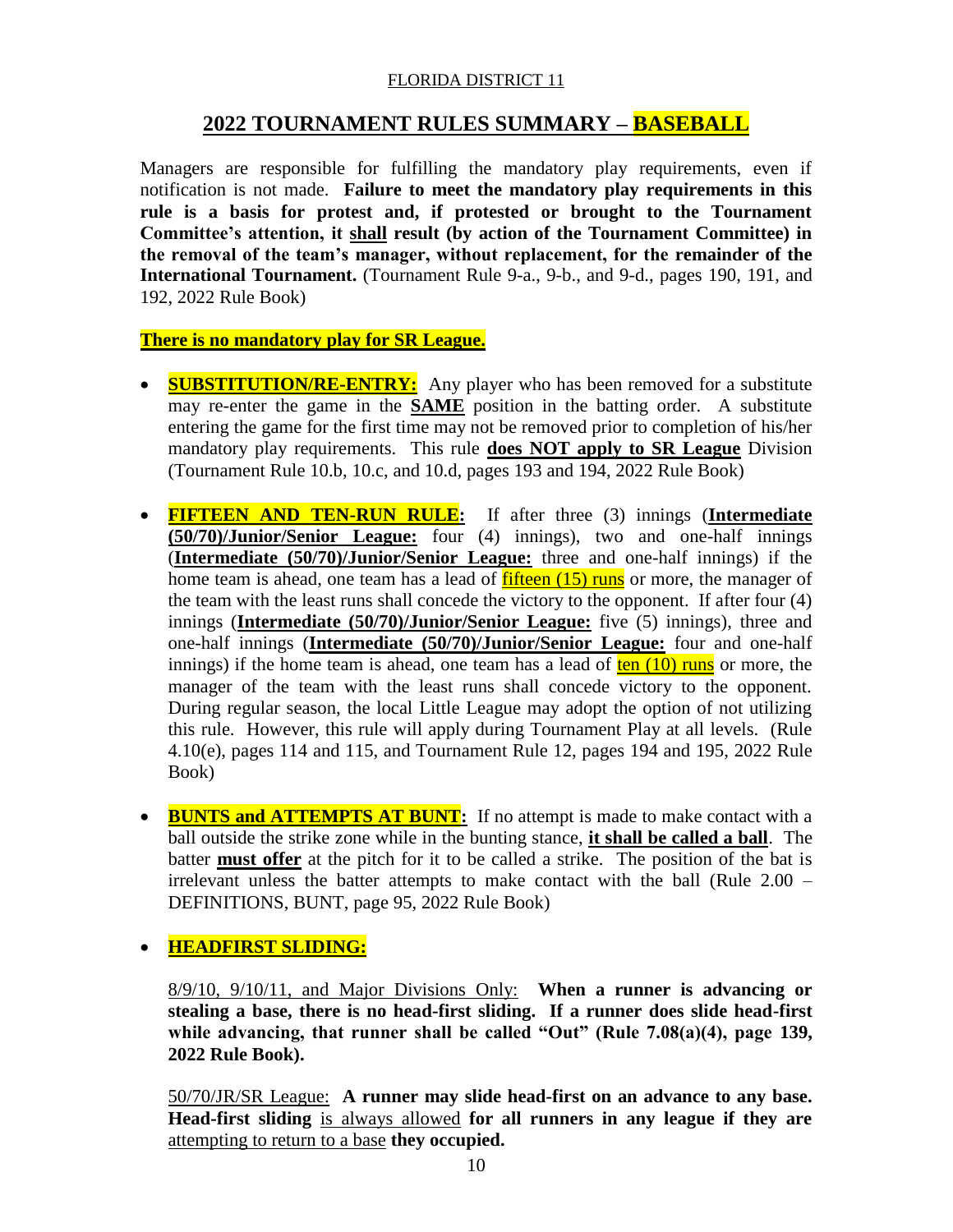# **2022 TOURNAMENT RULES SUMMARY – BASEBALL**

- **NO SLIDE TO AVOID RULE:** Any runner is out when the runner does not slide or attempt to avoid contact with a fielder who has the ball and is waiting to make the tag (in other words, the runner "trucks" the fielder as in football or rugby) (Rule 7.08(a)(3), page 139, 2022 Rule Book). **There is no "must slide rule"**, only the **"no slide to avoid contact"** rule (Rule 7.08(a)(3), Approved Ruling, page 139, 2022 Rule Book)
- **If a defensive player blocks** the base, **home plate**, or baseline **clearly without possession of the ball**, a delayed "dead ball" obstruction shall be called and the runner is safe (Rule 7.06(b), **NOTE 2**, page 139, 2022 Rule Book)
- **SR LEAGUE ONLY:** Designated Hitter will apply during tournament play. Any player in the starting line-up, including the designated hitter, who has been removed for a substitute may re-enter the game ONCE, provided such player occupies the same batting position as he or she did in the starting line-up. A substitute (nonstarter) may not re-enter the game in any position once that player is removed from the line-up (Tournament Rules 10.h and 10.i, page 194, 2022 Rule Book)
- **TIE GAMES:** When the completion of six innings ((**Intermediate (50/70), JR and SR League:** seven innings) and the score it tied, the following tie-breaker will be played to determine a winning team (Tournament Rule 14, pages 195 and 196, 2022 Rule Book):
	- a. the seventh inning ((**Intermediate (50/70), JR and SR League:** eighth inning) will be played as normal.
	- b. starting in the top of the eighth inning ((**Intermediate (50/70), JR and SR**  League: ninth inning) and each half inning thereafter, the offensive team shall begin its turn at bat with the player who is scheduled to bat last in that respective half inning being placed on second base. **EXAMPLE:** If the number five batter is the lead-off batter, the number four batter in the batting order will be placed on second base. An eligible substitute or special pinch runner may be inserted for that runner.
- **APPEALS:** Any appeal under Rule 7.10 (tag-ups on fly balls, runners advancing or returning to a base and failing to touch each base, or a runner failing to touch home plate and making no attempt to return to touch home plate, and home plate is tagged): any appeal under this rule must be made before the next pitch, or any play or attempted play. **No appeal can be made if the ball is dead.** If the violation occurs during a play which ends a half inning, the appeal must be made before all the defensive players have left fair territory.

In making an appeal, the pitcher shall not throw to a base while the foot is in contact with the pitcher's plate. In putting the ball back into play, after taking the pitching position, the pitcher shall step backwards off the pitcher's plate (with the pivot foot first) to begin the appeal. **Successive appeals may not be made on a runner at the same base.** If the defensive team on its first appeal errs, a request for a second appeal on the same runner at the same base shall not be allowed by the umpire (Rule 7.10, pages 143, 144, and 145, 2022 Rule Book)